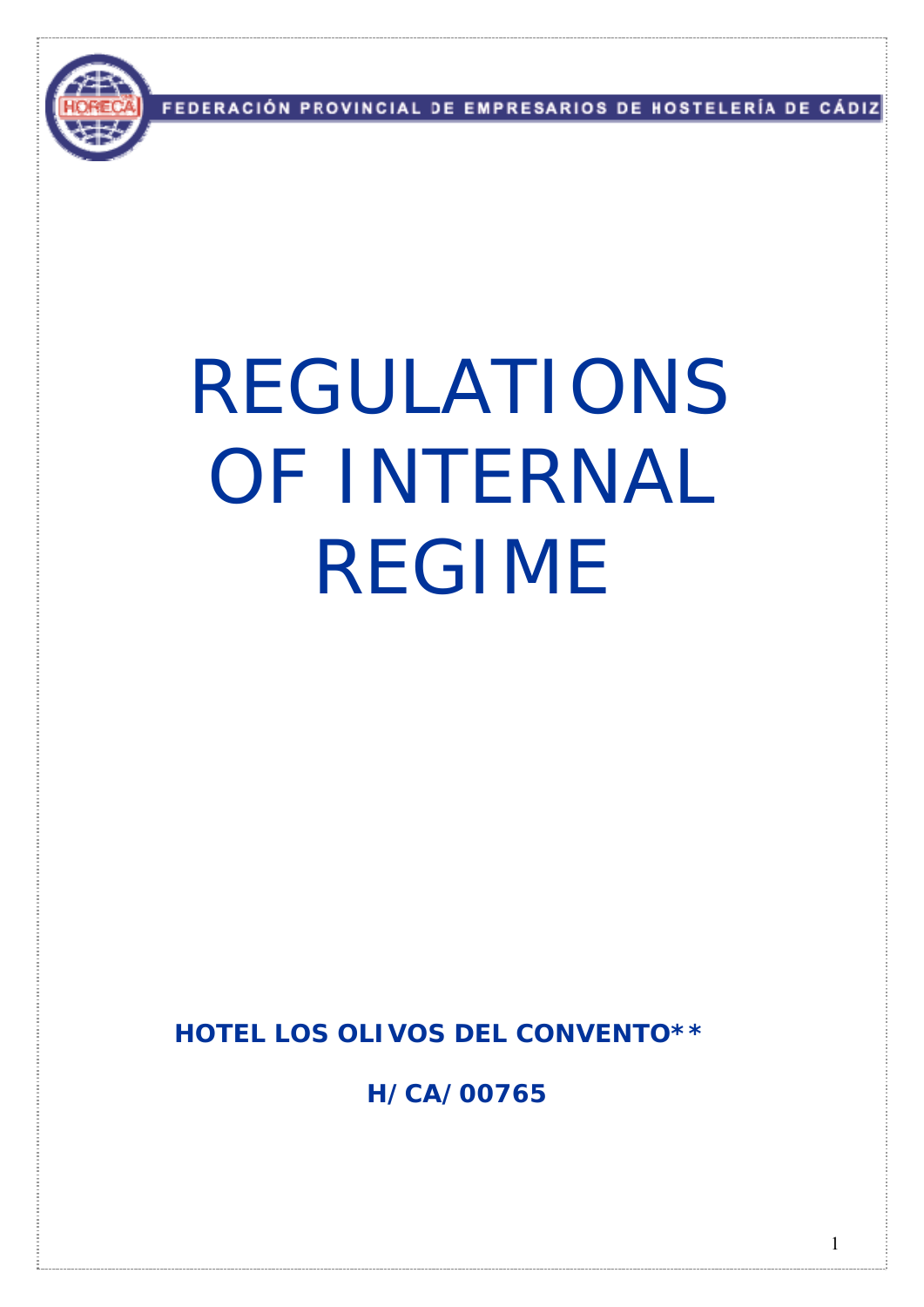#### **REGULATIONS OF INTERNAL REGIME**

In accordance with Article 25 of Decree 13/2020, of May 18, the establishment has the following Internal Regulations that will be mandatory for customers of the establishment.

Article 25 of Decree 13/2020 provides:

1. The hotel establishments must have an internal regulation in which mandatory rules will be established for users during their stay, without being able to contravene the provisions of Law 13/2011, of December 23, or in this Chapter.

2. The internal regulations will always be available to users and will be displayed, at least, in Spanish and English, in a visible and easily accessible place in the establishment. These regulations must be published on the establishment's own website, if there is one.

The operating companies of the hotel establishments may seek the assistance of the Security Forces and Bodies to evict from them those who fail to comply with the internal regulations, fail to comply with the usual rules of social coexistence or intend to access or remain in them for a purpose different from the normal use of the service, in accordance with the provisions of article 36.4 of Law 13/2011, of December 23.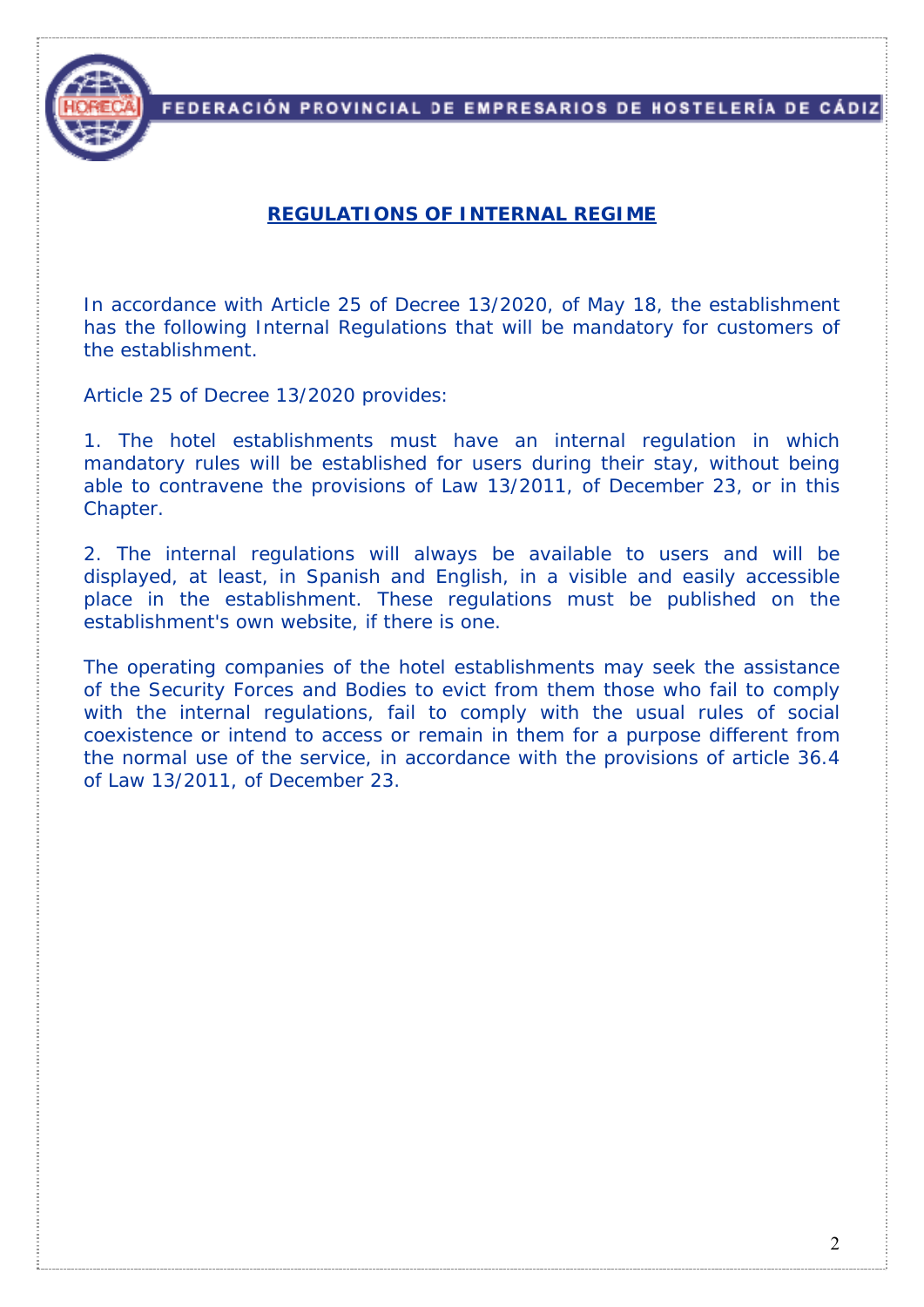#### **REGULATIONS OF INTERNAL REGIME**

**1.** It is compulsory for all the guests to present their identity card at the moment of being admitted in the establishment.

**2.**Before the admission, guests have to sign a registration card. In this paper, it is stated the name of the establishment, its category, and its registration number. It is also stated the number or identification of the accommodation unit, number of people who are going to occupy it, services contracted (breakfast, half-board or full-board ), arrival and departure dates and the daily rate. The registration card will be kept by the establishment.

**3.Obligations of the users of tourist services.** The owners of the establishments could prevent access and stay of the users that breach or have breached with anteriority any of the follow duties (art. 36.3 & Tourism Law 13/2011).

- Observe the rules of coexistence and hygiene dictated for the proper use of tourist establishments
- Respect the internal regulations of tourist establishments, as long as they are not contrary to the law.
- Respect the agreed date of departure from the establishment leaving free the occupied unit
- Pay the contracted services at the time the invoice is presented or within the agreed period, without the fact of filing a claim implying the exemption of payment.
- Respect establishments, installations and equipment of the tourist companies.
- Respect the environmental enviroment of the historic-cultural heritage and the tourist resources of Andalusia.

**4.**The establishment will be able to ask for a previous guarantee of payment by any of these means: credit card, transference, etc. This guarantee will cover both all the services contracted by the reservation and the extra charges.

**5.**The stay begins at 14:00 on arrival day and finishes at 12:00 on departure day. In high season, the availability of the units of accommodation can be delayed for 2 hours at the most.

Without previous agreement, no extension for the check out time will be admitted. If there is an agreement, the guest will pay for the whole day.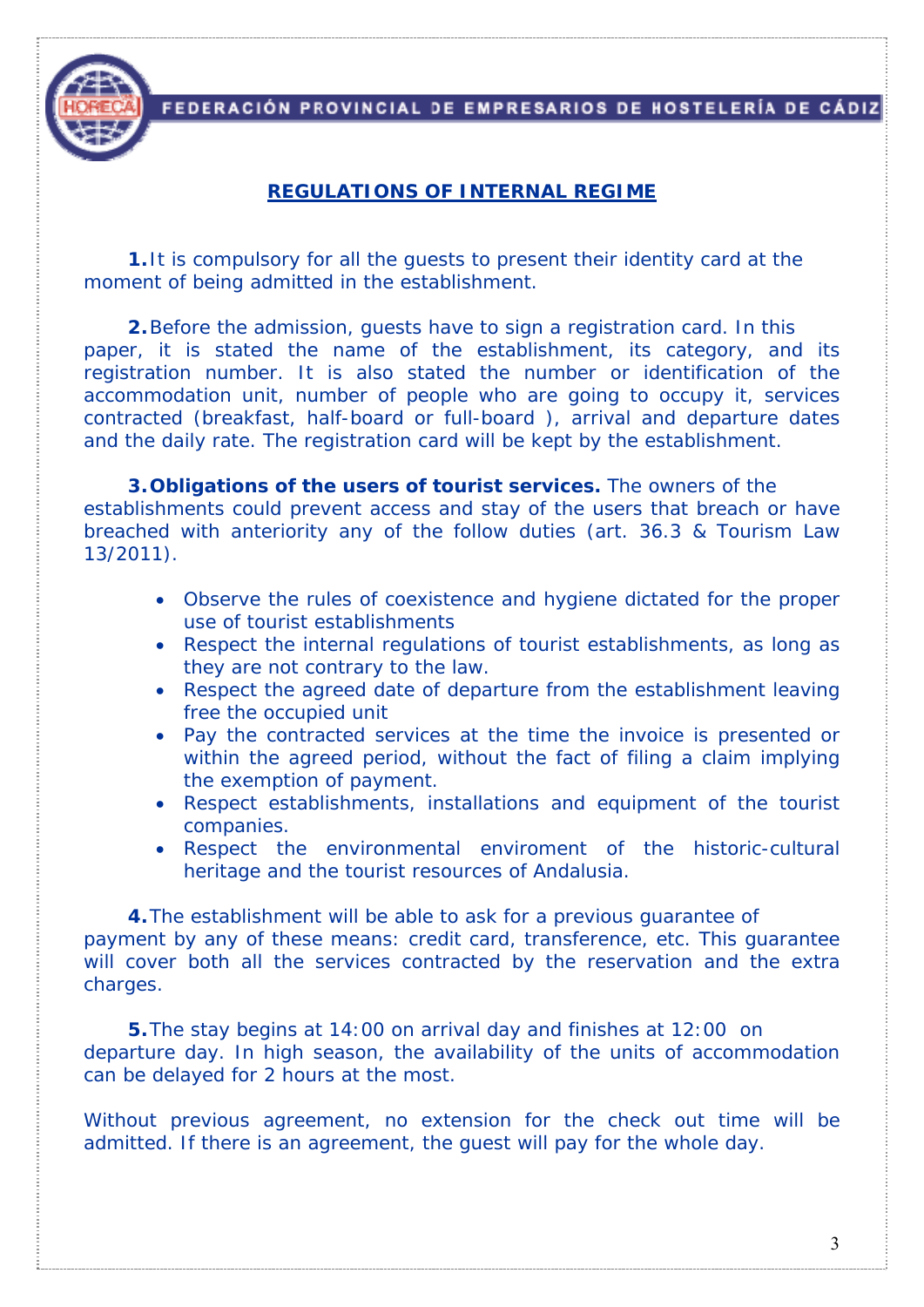**6.** It is not allowed the stay of two people in those double rooms that have been contracted as single rooms. In that case, guests will have to pay the normal rate for double rooms.

**7.** The establishment has a safe-deposit box for the safekeeping of money and valuables, which should be deposited at the reception office where they will be given a receipt. Otherwise, the Management can not accept responsability.

**8.**Rooms will be cleaned from 09:00 to 15:00. Please, use the towels of the room only for personal hygiene.

**9.**It is forbidden to smoke in this establishment, with the exception of what is allowed in the law 28/2005, about the sanitary measure against tobacco habit and the law 42/2010, 30 December that modifies it.

**10.**Animals are not allowed in the establishment without a specific authorization, with the exception of guide dogs, in accordance with the Law 5/1998, of 23rd of November, relating to the use of guide dogs by people with visual dysfunction in Andalusia.

**11.**For those services offered both to clients and to the general public, the access and/or stay will be restricted in the following cases:

- a. When the maximum capacity has been completed with the users who are in the establishment or building.
- b. When the closing hour of the establishment has been surpassed.
- c. When the user has not the minimum age to enter the establishment, according to the current legislation.
- d. When it is necessary to pay for a ticket in order to enter into the establishment, and the user has not paid for it.
- e. When the users show a violent attitude, specially, when they behave in an aggressive way or they cause arguments, originate situations of danger or annoyances to other users.
- f. When the users do not have the minimum conditions of hygiene.
- g. When the users carry weapons and objects susceptible to be used as weapons, unless they are members of the police, armed forces or security forces, or they are escorts for privates companies, and they enter the establishment in the course of their duties; in accordance with the current and specific legislation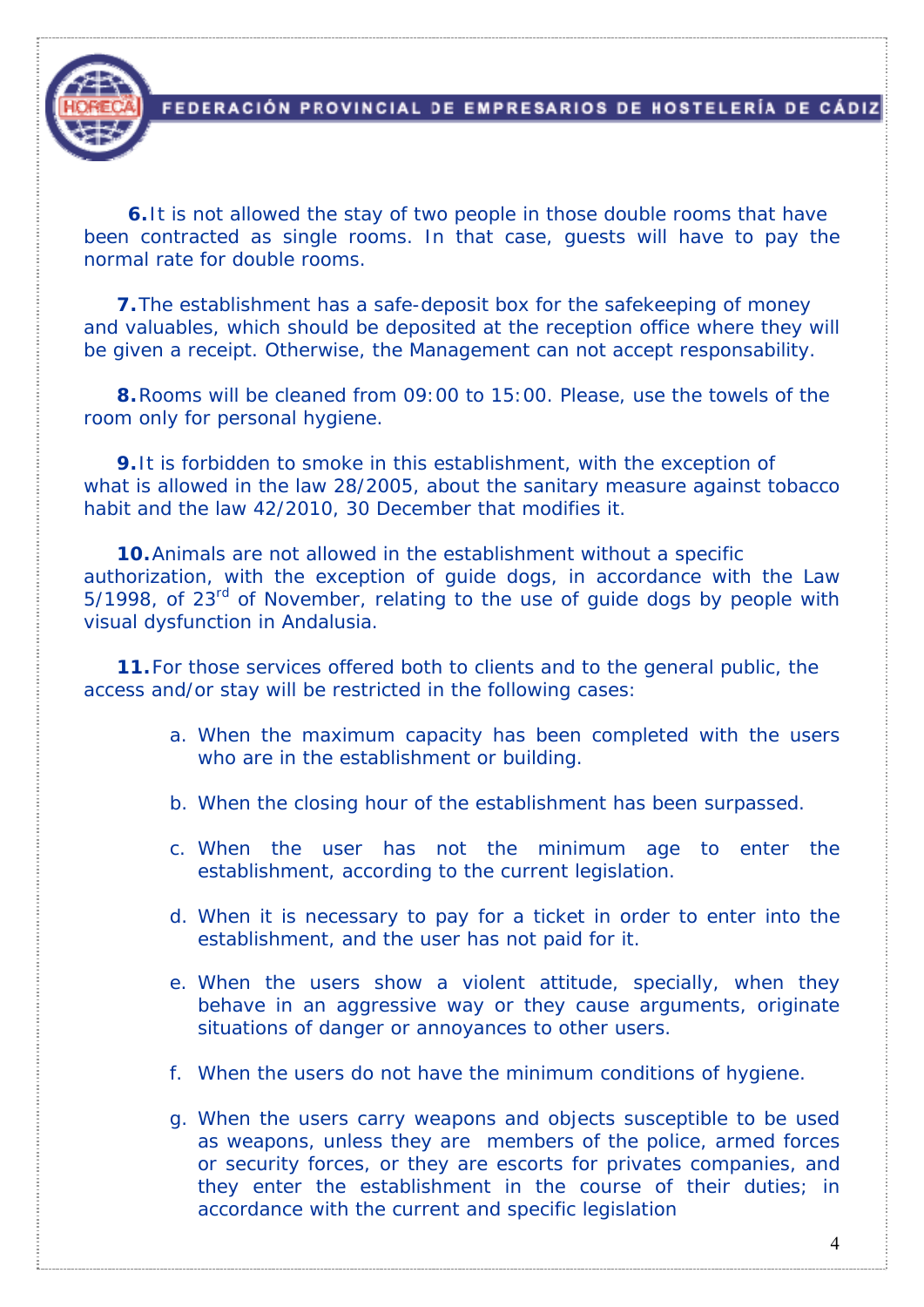

h. When the users consume drugs, narcotic or psychotropic substances, or they show symptoms of having consumed them, and those that show an evident behaviour of being drunk. Also it will be a cause of expulsion to cause flaws to the facilities, scandal or rowdiness, specially if other users are disturbed.

**12.** In all these cases, the establishment will be able to recurr to the Police for help.

**13.**Nevertheless, in the above mentioned cases, the clients will have to pay all the bills that have been generated until the moment of the prohibition of access or stay in the establishment.

#### **INFORMATION OF SUPPLEMENTARY SERVICES PROVIDED BY THIRD PARTIES**

- **14.**You can get information at the reception about excursions, services and experiences provided by companies outside the hotel operator.
- **15.**This establishment is not responsible for the services provided by companies outside the hotel operator.
- **16.**All the facilities and services offered by the hotel comply with the security measures stipulated for this purpose, guarenteeing and promoting your safety.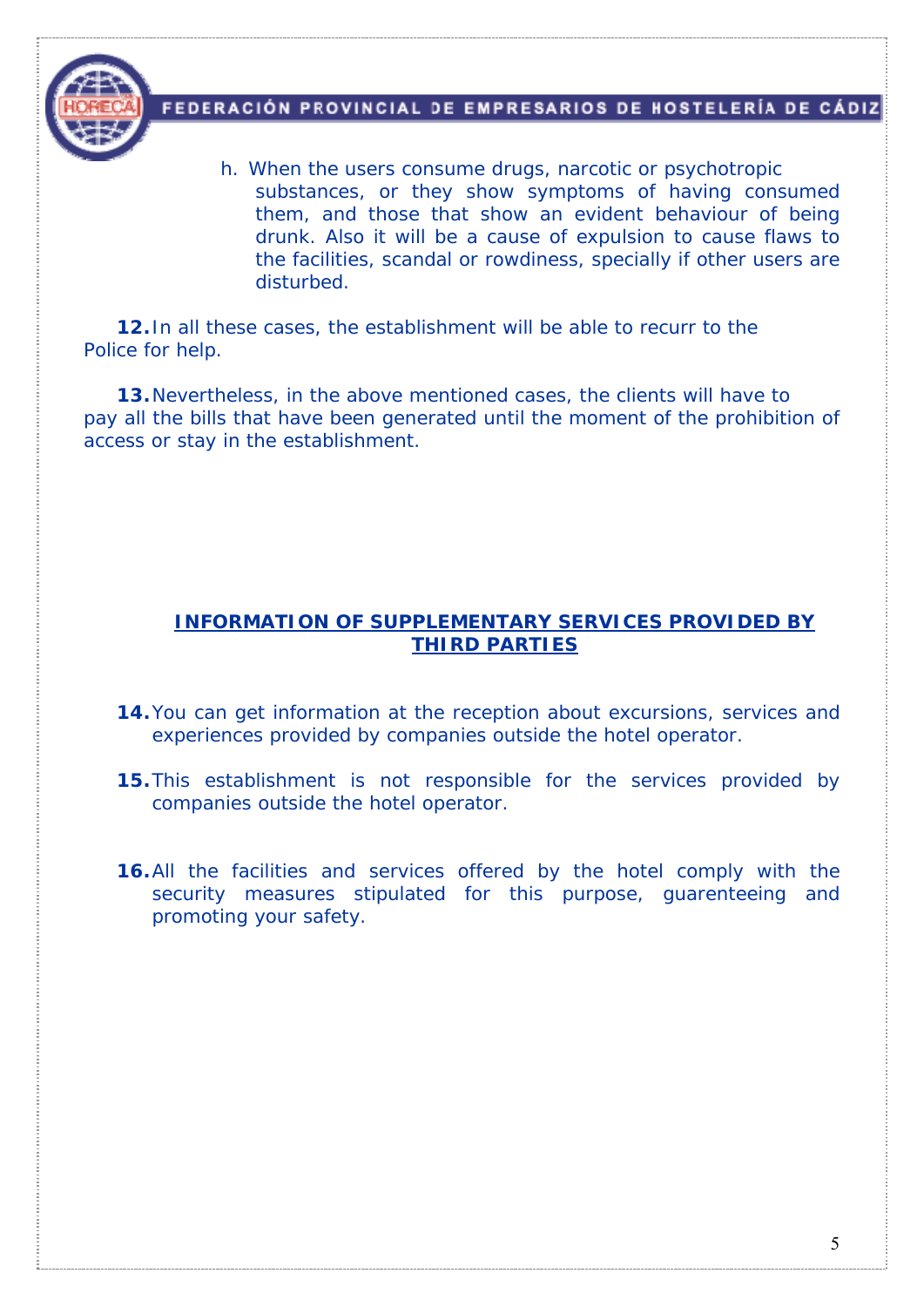

### **PARKING and GARAGE**

- **17.**When parking your vehicle, please occupy a single parking space.
- **18.**The use of the disabled people parking zone will have to be justified by showing the relevant card.
- **19.**The garage is a service for the guests of the establishment and its use is conditioned to the payment of the rates stipulated by the establishment, and to the availability of spaces.

#### **CAFETERIA/BAR**

- **20.**Breakfast is served from 07:30 to 10:30
- **21.**Bar service is available from 12:00 to 23:00
- **22.**Room service is available from 08:00 to 23:00
- **23.** Is not allowed to take food away food from the buffet restaurant.
- **24.**Access to the restaurant or buffet of the hotel with bathing suit or without shirt is not permitted.

#### **INFORMATION AND DOUBTS**

**25.**For any kind of doubts or questions relating to the functioning of the hotel you may go directly to our reception staff, that will attend you and in case of necessity will put you in touch with the authorised person to answer your doubt or question, being the General manager the ultimately responsible of the Hotel.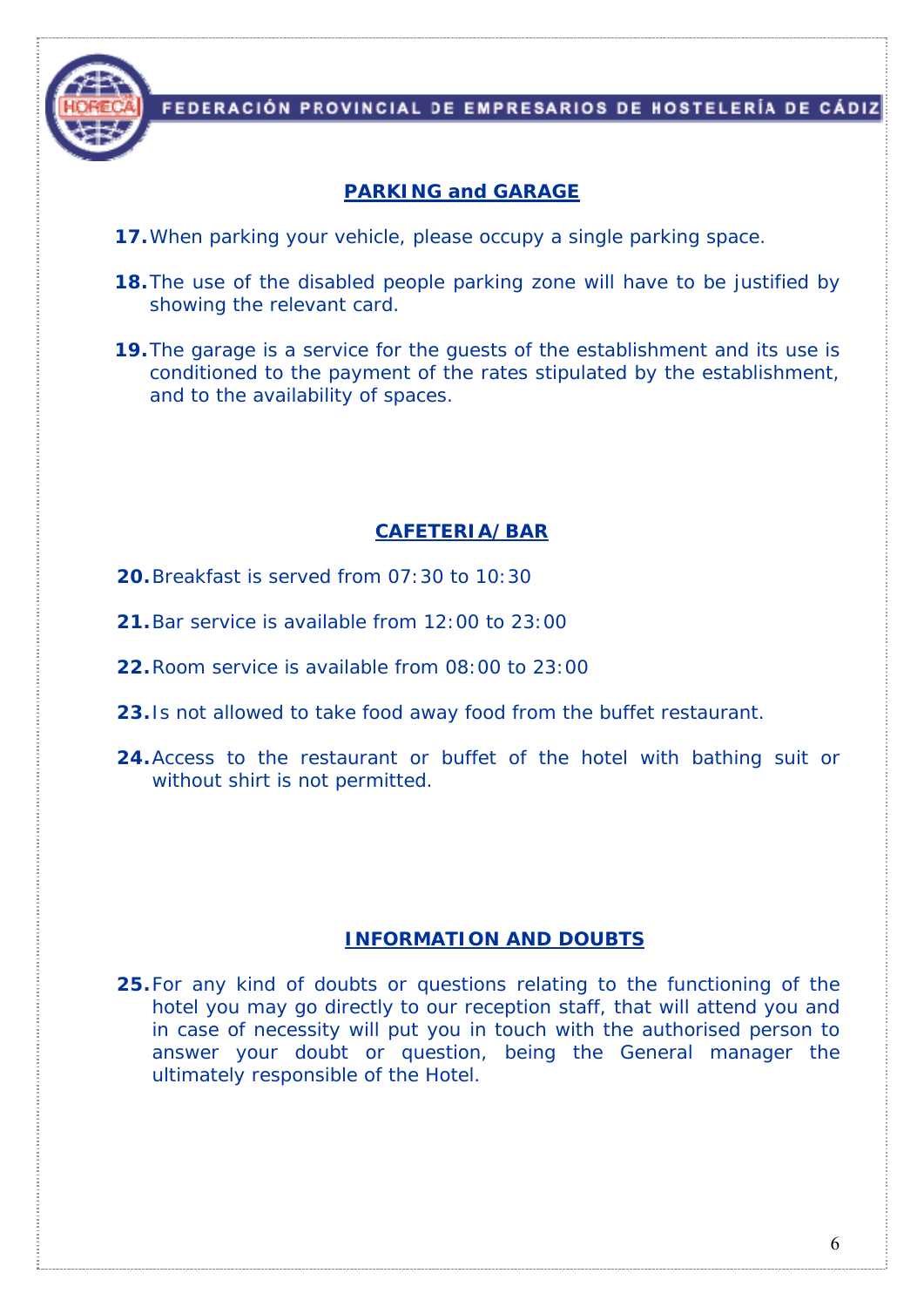#### **ADVICE AND SUGGESTIONS**

Watch and control your luggage. Please, do not leave it unattended.

 Keep the door closed when you should be in your room. Close the door every time you leave, and try to open it in order to make sure that it is correctly closed, even though your absence should be for a short time only.

 Close your luggage when you do not use it and put it in your closet. If the luggage has a security lock, use it at all times.

 Never leave jewellery, money or valuables in your room. Notify immediately Management of any abnormal occurrences such as: suspiciouslooking persons along the corridor, repeated telephone calls from unknown people, unknown people knocking on your room door, or not finding anybody when you open it.

 Protect the key of your room. Do not leave it on the counter of reception, always give it back to the receptionist when you leave the establishment. Do never show your key in public places.

 If you forget or lose your key, only the reception personnel is authorized to facilitate you a new key to open your room.

 Our safety measures demand you to extinguish your cigarette before resting or going to bed. The safety norms forbid the use of the hot plate or any other electrical machine susceptible to cause a fire in the rooms of the establishment.

 Please do not feel bothered if you are asked to identify yourself at reception. It is for your security.

 When you establish social relations with unknown people, do not reveal the name of the establishment or the number of your room.

 Never allow the maintenance personnel to enter your room without having required it or without having been authorized by the Management of the establishment.

 Never allow people to enter your room with deliveries that have not been asked for.